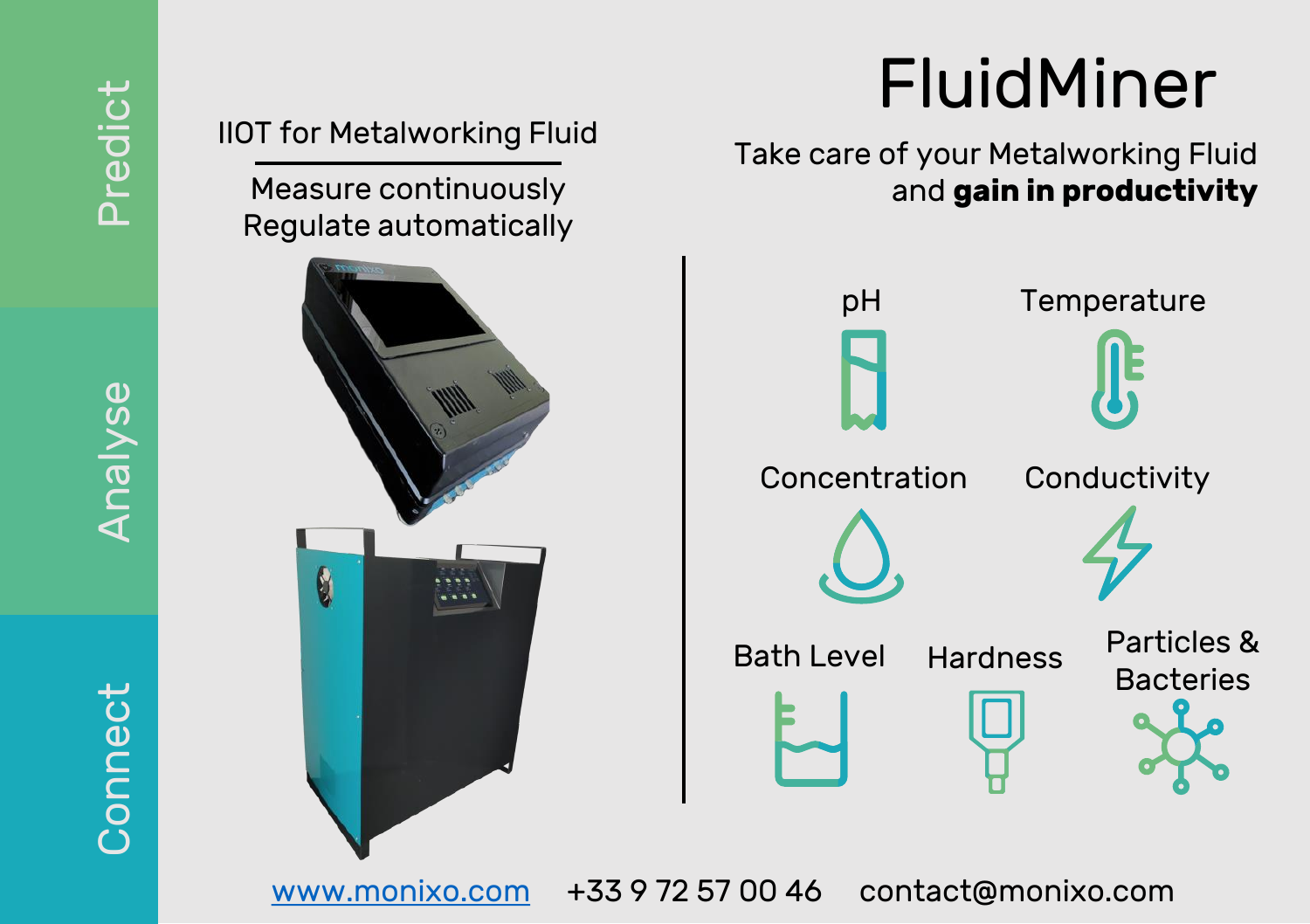# IIoT for MetalWorking Fluid

Mini laboratory embedding wireless sensors to measure in real time fluid's relevant indicators and automatically regulate the fluid when its characteristic is outside of normal operating conditions



Tank in coolant systems MWF in machining processes Washing Fluid

Self -regulation up to 8 baths

simultaneously Automatic alerts on thresholds Prediction of consumption & MWF status Measurements accessible on a 10 "screen & via App

Reduce Operating Costs Increase Tool Life Increase cutting fluid lifetime Reduce the need of post -process heat treatments Improve Quality of Workpiece

## Square & Octo



Mono



Analyse

Connect Connect